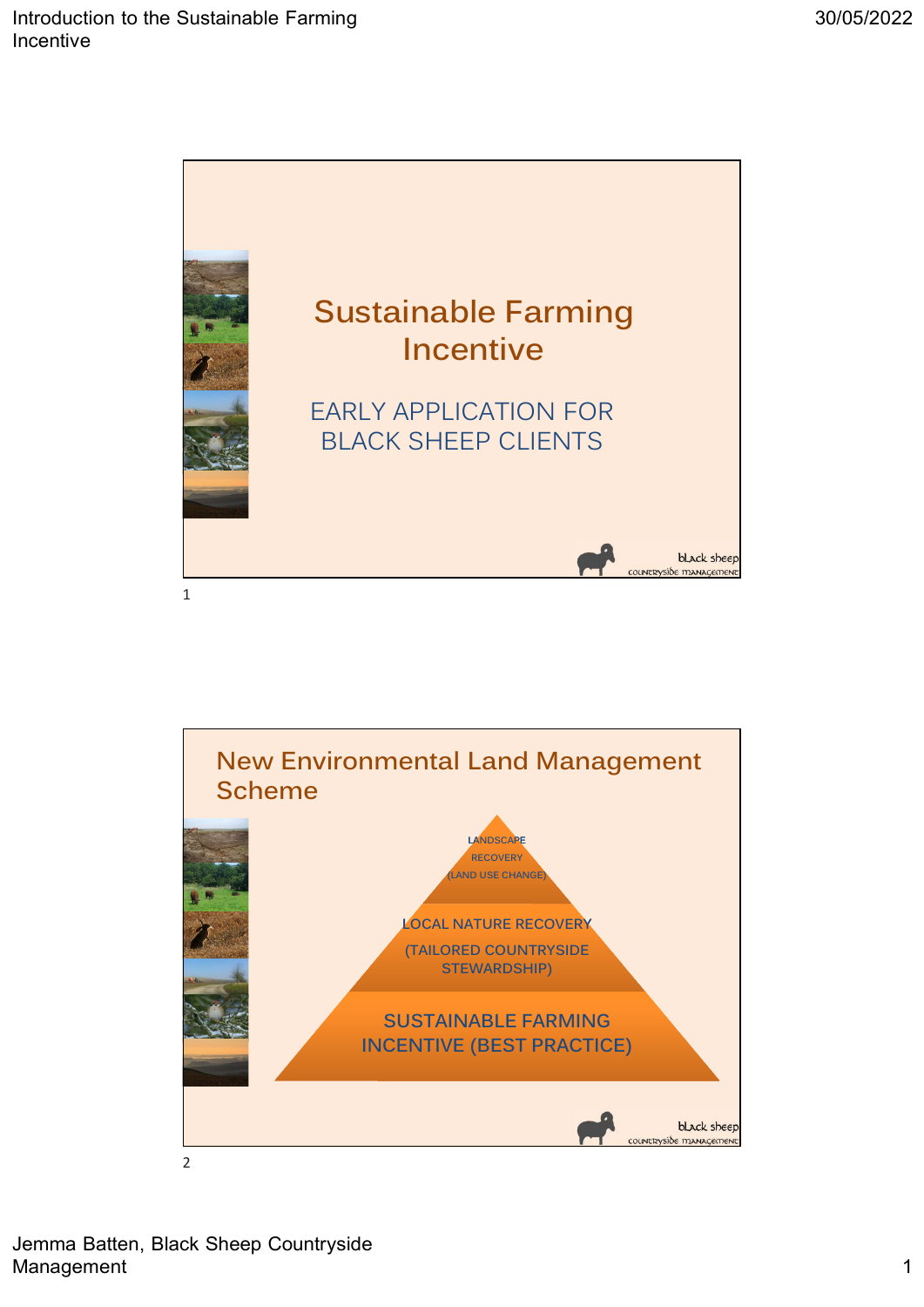|  | Environment and animal health and welfare                                    | 2021                                                 | 2022                           | 2023                                                                 | 2024                                                                                           | 2025-2028                                         |
|--|------------------------------------------------------------------------------|------------------------------------------------------|--------------------------------|----------------------------------------------------------------------|------------------------------------------------------------------------------------------------|---------------------------------------------------|
|  | <b>Tests and Trials</b>                                                      | Started 2018                                         |                                |                                                                      |                                                                                                | Ongoing                                           |
|  | Sustainable Farming Incentive                                                | Pilot applications open/piloting                     | Early rollout of scheme begins |                                                                      |                                                                                                | Ongoing<br>Learning from rollout & implementation |
|  | <b>Local Nature Recovery</b>                                                 |                                                      | Piloting                       | Phased rollout                                                       |                                                                                                |                                                   |
|  | Landscape Recovery                                                           |                                                      | Piloting                       |                                                                      |                                                                                                | Onaoina                                           |
|  |                                                                              |                                                      |                                |                                                                      | Phased rollout                                                                                 |                                                   |
|  | Farming in Protected Landscapes                                              | <b>Starts</b>                                        |                                |                                                                      | Ends <sup>1</sup>                                                                              |                                                   |
|  | <b>England Woodland Creation</b><br>Offer                                    |                                                      | Open (started June 2021)       |                                                                      |                                                                                                | Leads into future<br>environmental schemes        |
|  | <b>Tree Health Pilot</b>                                                     | Pilot applications open                              |                                | Existing Countryside Stewardship Woodland Tree Health grants ongoing | Pilot ends                                                                                     | Leads into future<br>environmental schemes        |
|  | Countryside Stewardship<br>agreements, Wildlife Offers<br>and Capital Grants | Applications open<br>annually until 2023<br>for 2024 |                                |                                                                      | CS will close for new<br>applications in 2023<br>and lead into future<br>environmental schemes |                                                   |
|  | Animal Health & Welfare Pathway                                              |                                                      | Applications open              |                                                                      |                                                                                                |                                                   |



Jemma Batten, Black Sheep Countryside Management 2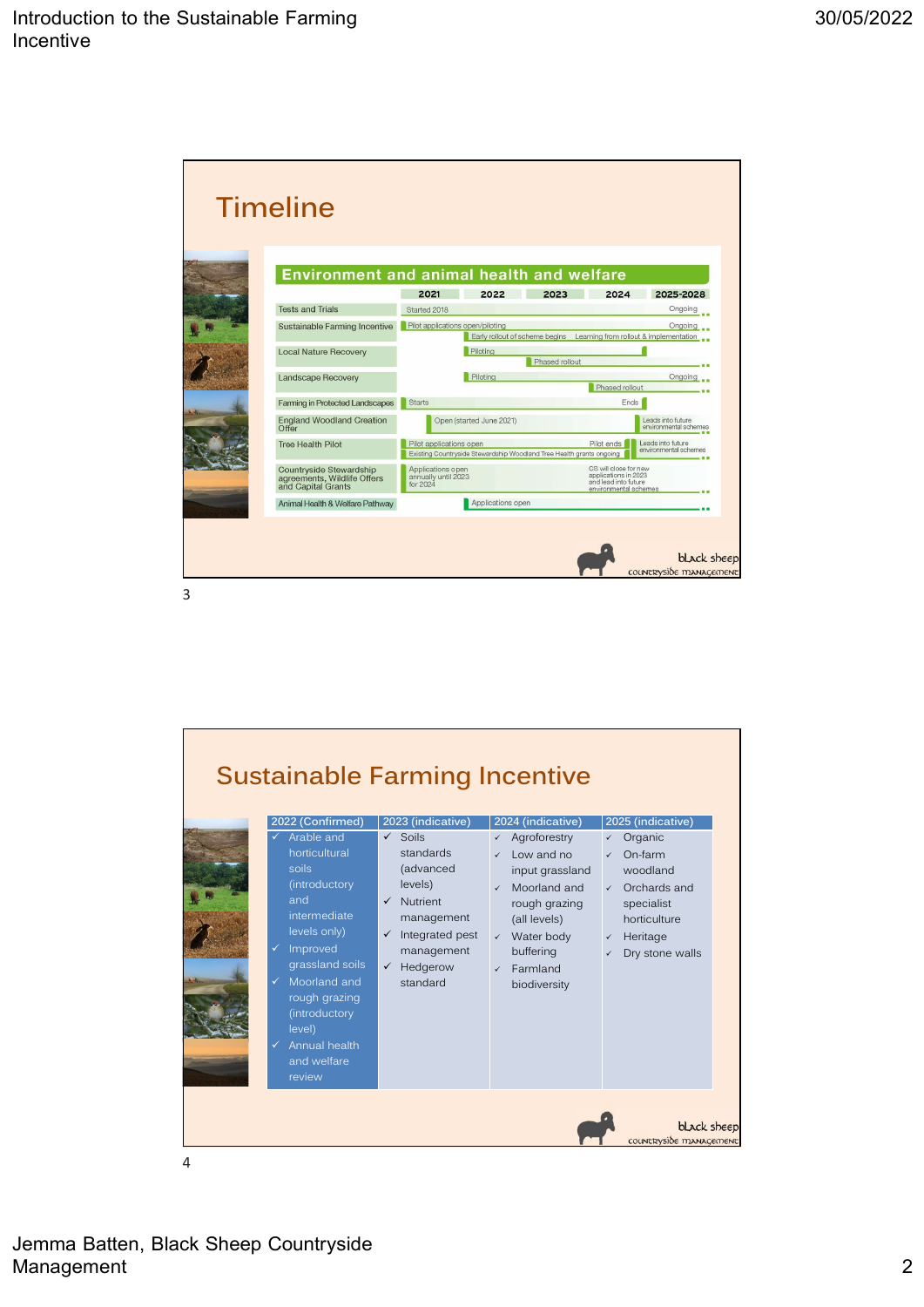



Jemma Batten, Black Sheep Countryside Management 3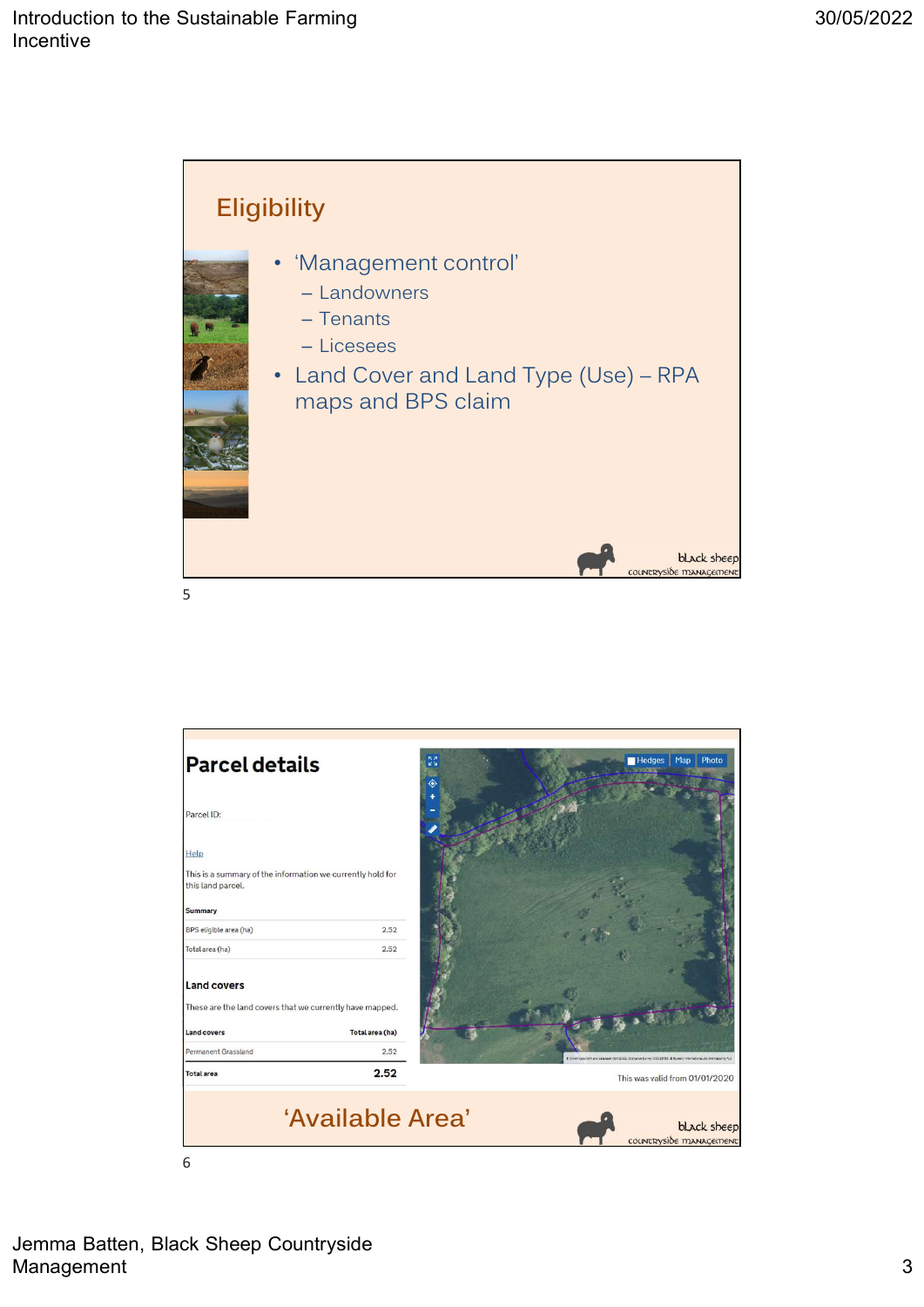

|                |                                   |                                                                        |                           | black sheep |
|----------------|-----------------------------------|------------------------------------------------------------------------|---------------------------|-------------|
| $\overline{7}$ |                                   |                                                                        | countryside management    |             |
|                |                                   |                                                                        |                           |             |
|                |                                   |                                                                        |                           |             |
|                |                                   |                                                                        |                           |             |
|                |                                   |                                                                        |                           |             |
|                | <b>Eligibility</b>                |                                                                        |                           |             |
|                | <b>Standard</b>                   | <b>Eligible land covers</b>                                            | Eligible land type        |             |
|                | Arable and<br>horticultural soils | Arable Land                                                            | Cultivated arable<br>land |             |
|                |                                   | <b>Permanent Crops</b><br>(only perennial<br>crops)                    |                           |             |
|                |                                   | Other (non-<br>$agricultural$ ) –<br>Drain/Ditch/Dyke<br>on a boundary |                           |             |
|                |                                   | Other (non-<br>agricultural) - Track<br>- natural surface              |                           |             |
|                |                                   |                                                                        |                           | black sheep |
|                |                                   |                                                                        |                           |             |
|                |                                   |                                                                        | countryside management    |             |
| 8              |                                   |                                                                        |                           |             |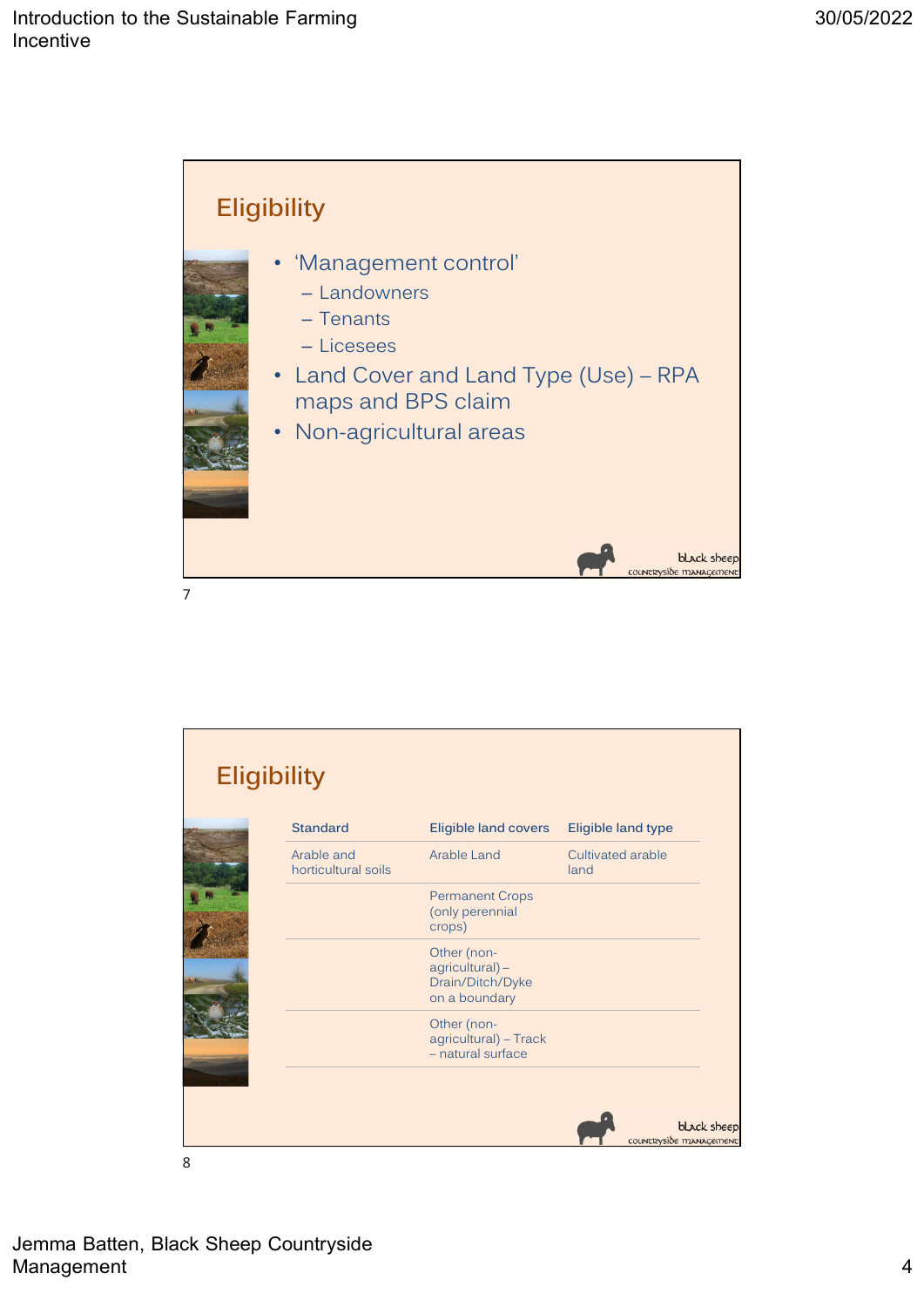| Sustainable Farming         |                                                                        |                                                 |             |
|-----------------------------|------------------------------------------------------------------------|-------------------------------------------------|-------------|
|                             |                                                                        |                                                 |             |
|                             |                                                                        |                                                 |             |
|                             |                                                                        |                                                 |             |
| <b>Eligibility</b>          |                                                                        |                                                 |             |
| <b>Standard</b>             | <b>Eligible land covers</b>                                            | Eligible land type                              |             |
| Improved grassland<br>soils | Arable Land<br>(temporary<br>grassland)                                | Improved permanent<br>or temporary<br>grassland |             |
|                             | Permanent<br>Grassland                                                 |                                                 |             |
|                             | Other (non-<br>$agricultural$ ) –<br>Drain/Ditch/Dyke<br>on a boundary |                                                 |             |
|                             | Other (non-<br>agricultural) - Track<br>- natural surface              |                                                 |             |
|                             |                                                                        |                                                 |             |
|                             |                                                                        |                                                 | black sheep |

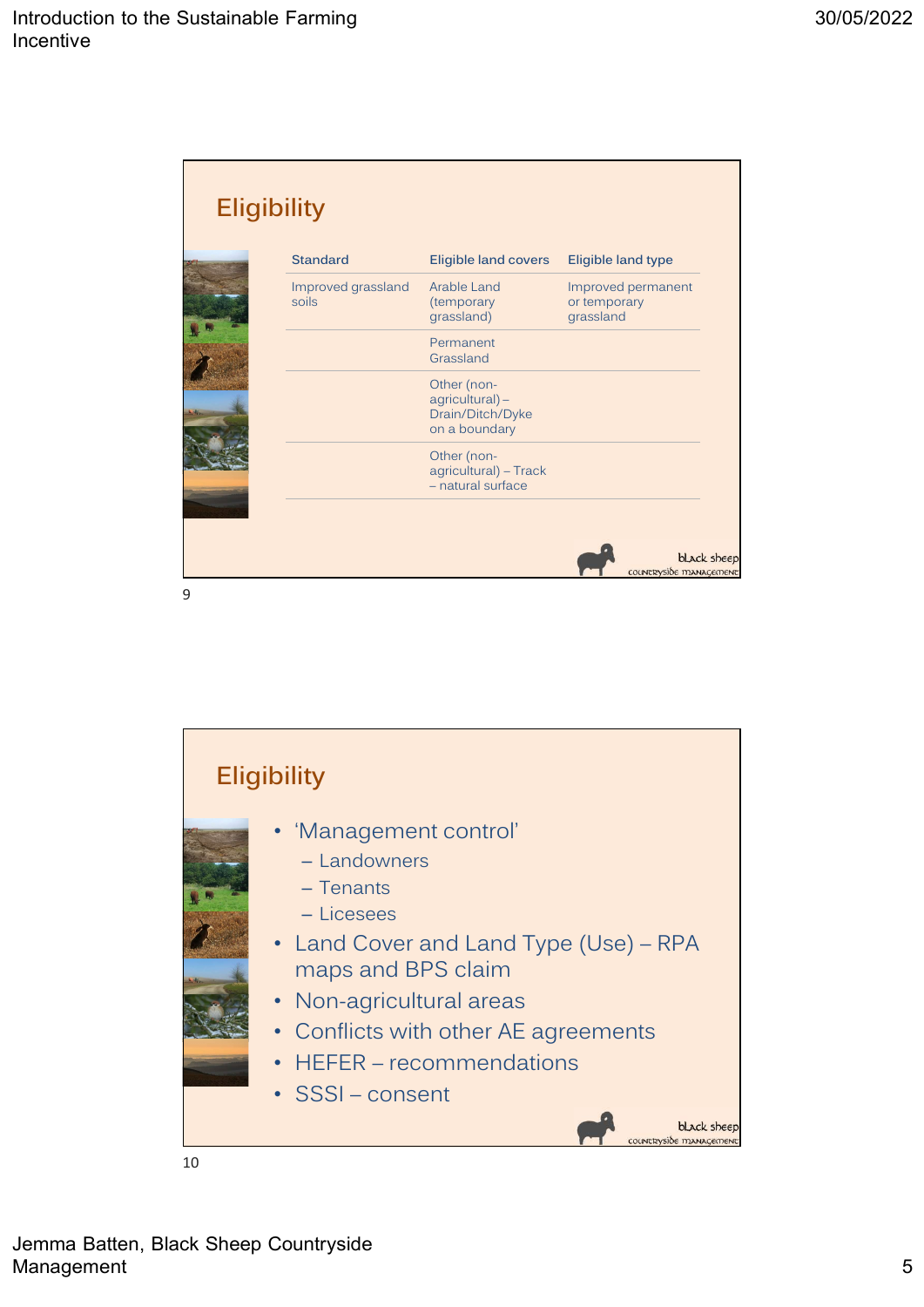

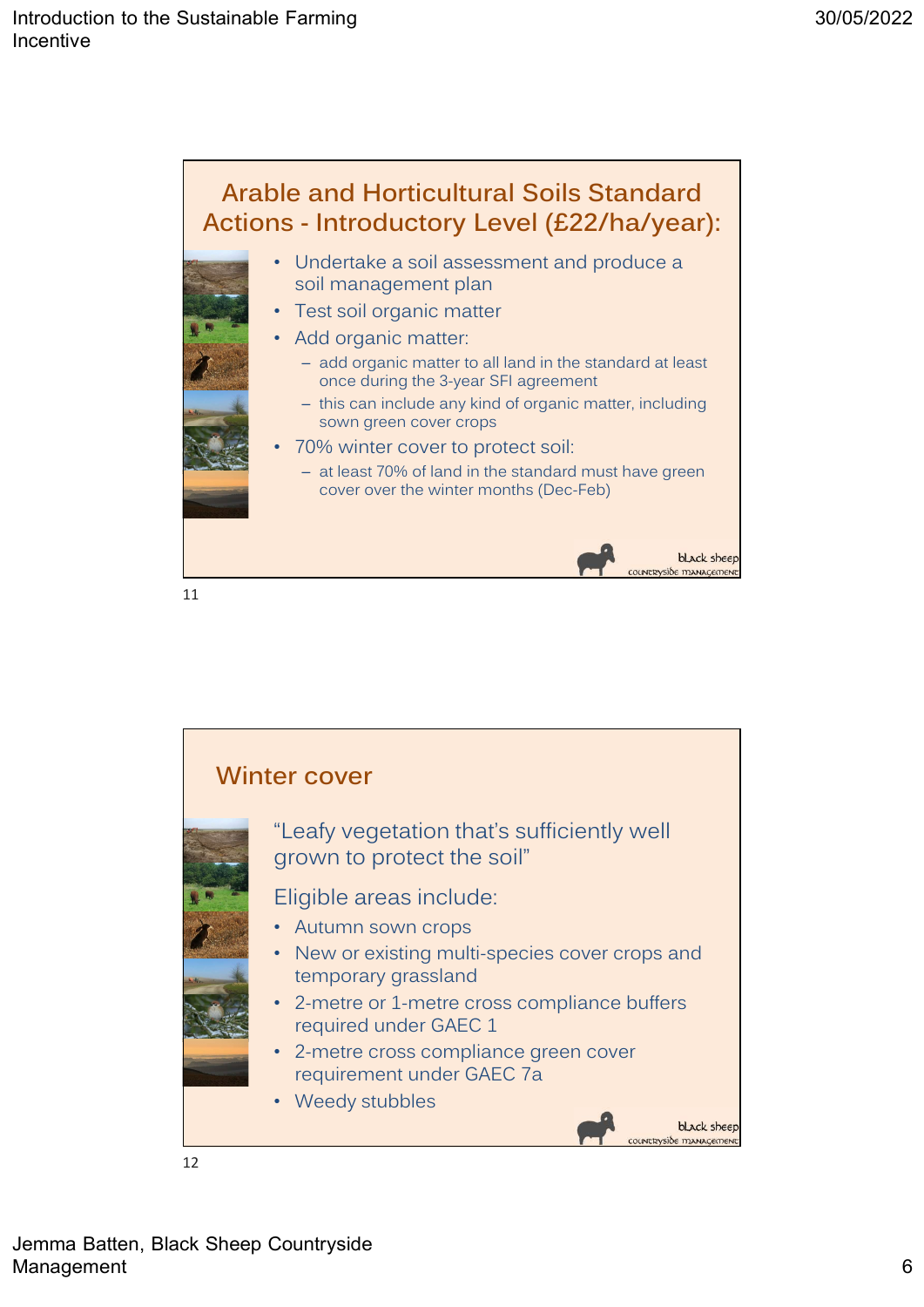



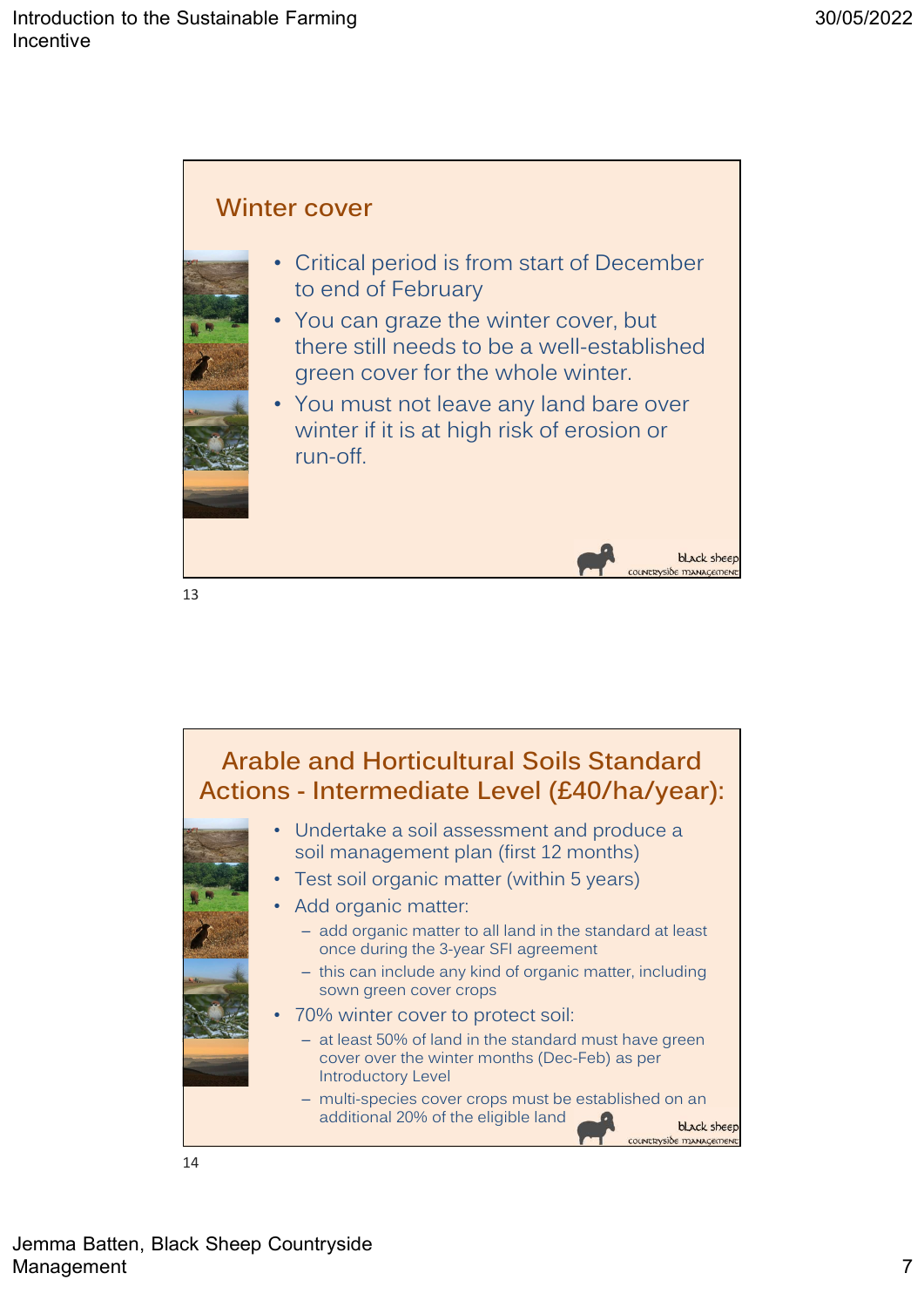

Improved Grassland Soils Standard To qualify, land will have been managed in some or all of the following ways: • regular re-seeding, or has been reseeded within the last 15 years • regular fertilising with typically at least 100 kg per ha of nitrogen as an artificial compound fertiliser or animal manures and slurries • boom spraying herbicide to treat weeds • active, well-maintained field drains • taking any conserved forage as silage, haylage or hay, usually more than once a year black sheep  $i\delta e$  manaced 16

Jemma Batten, Black Sheep Countryside Management 8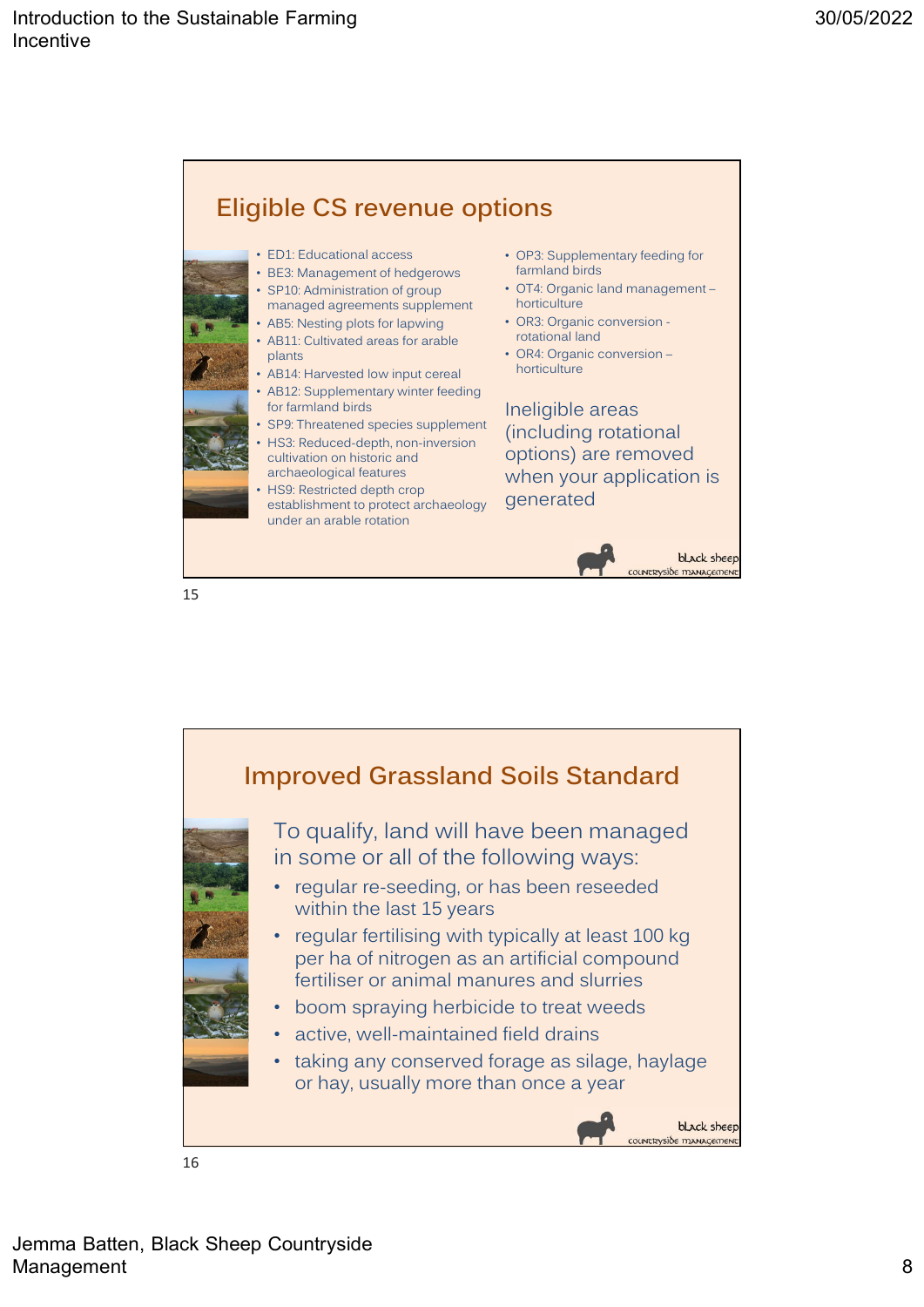

France Controllers (ESS)<br>
- Intermediate Level (E58/ha/year):<br>
- Undertake a soil assessment and produce a<br>
soil management plan (first 12 months)<br>
- Test soil organic matter (within 5 years)<br>
- Minimise bare ground:<br>
- no Improved Grassland Soils Standard Actions soil management plan (first 12 months) • Test soil organic matter (within 5 years) • Minimise bare ground: – no more than 5% of the total area of land entered into the standard left bare over winter 15% herbal leys: – establish or maintain herbal leys on at least 15% of land in this level of the standard within the first 12 months black sheep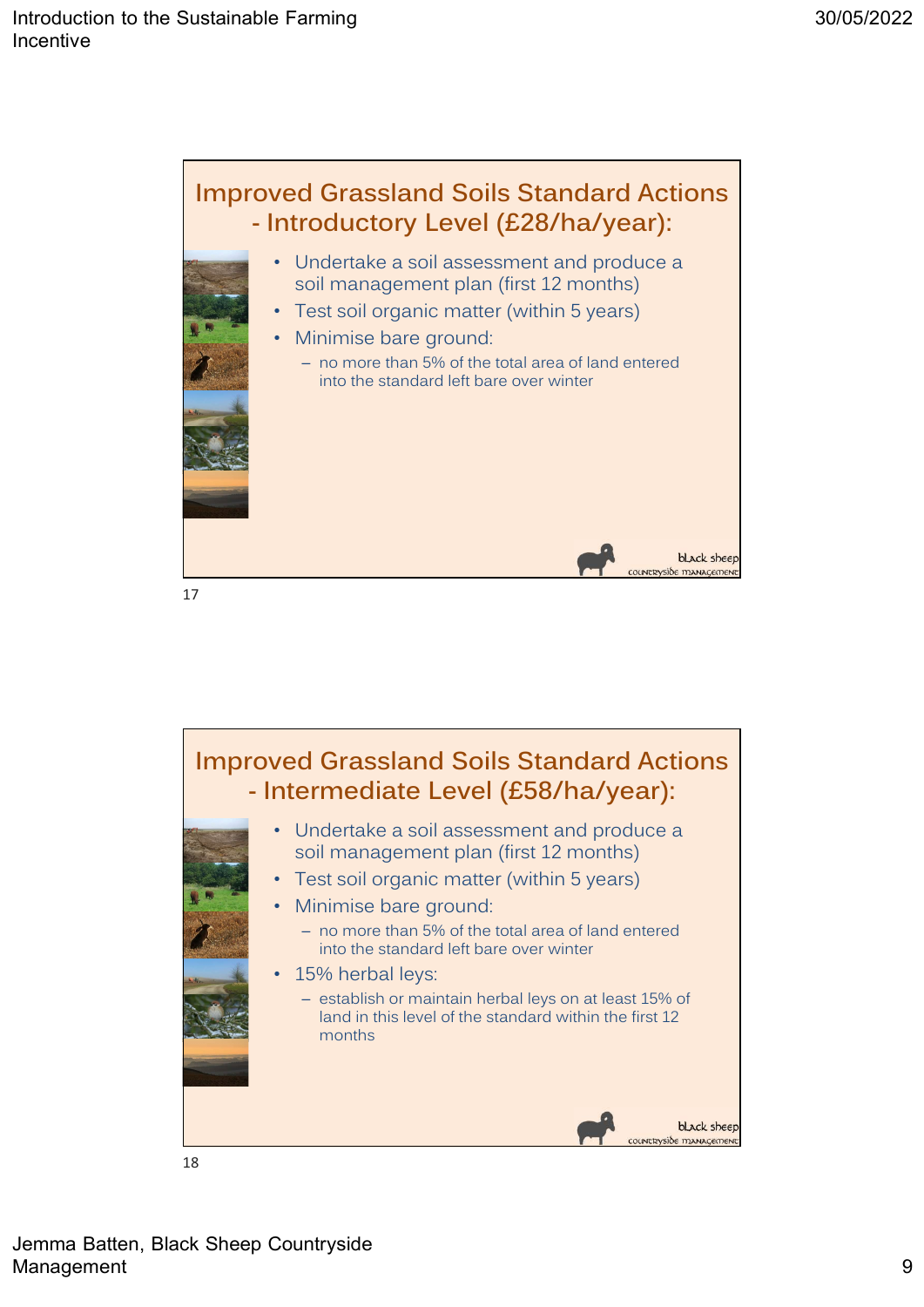



Jemma Batten, Black Sheep Countryside Management 2008 and 2008 and 2008 and 2008 and 2008 and 2008 and 2008 and 2008 and 2008 and 2008 and 2008 and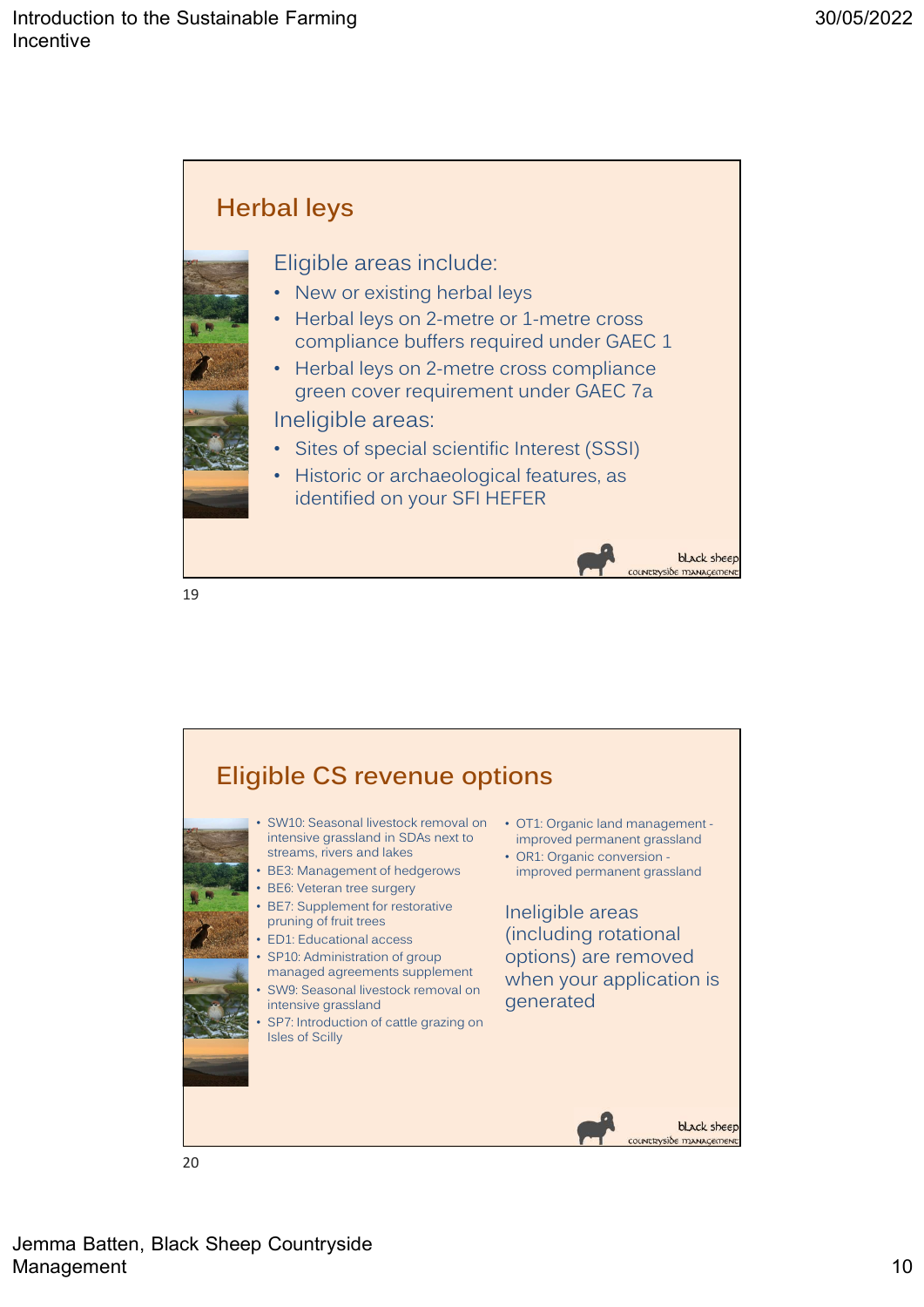



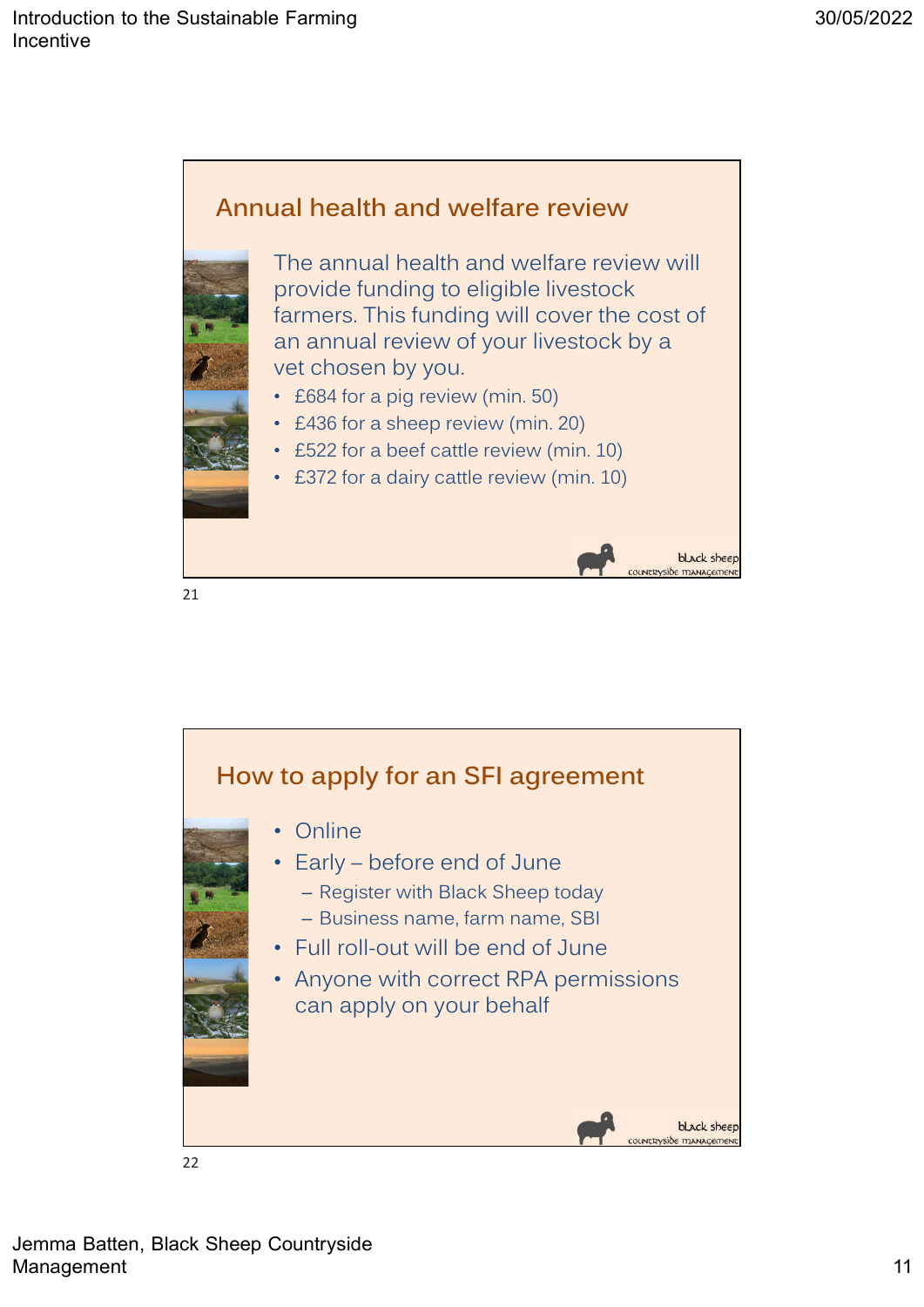